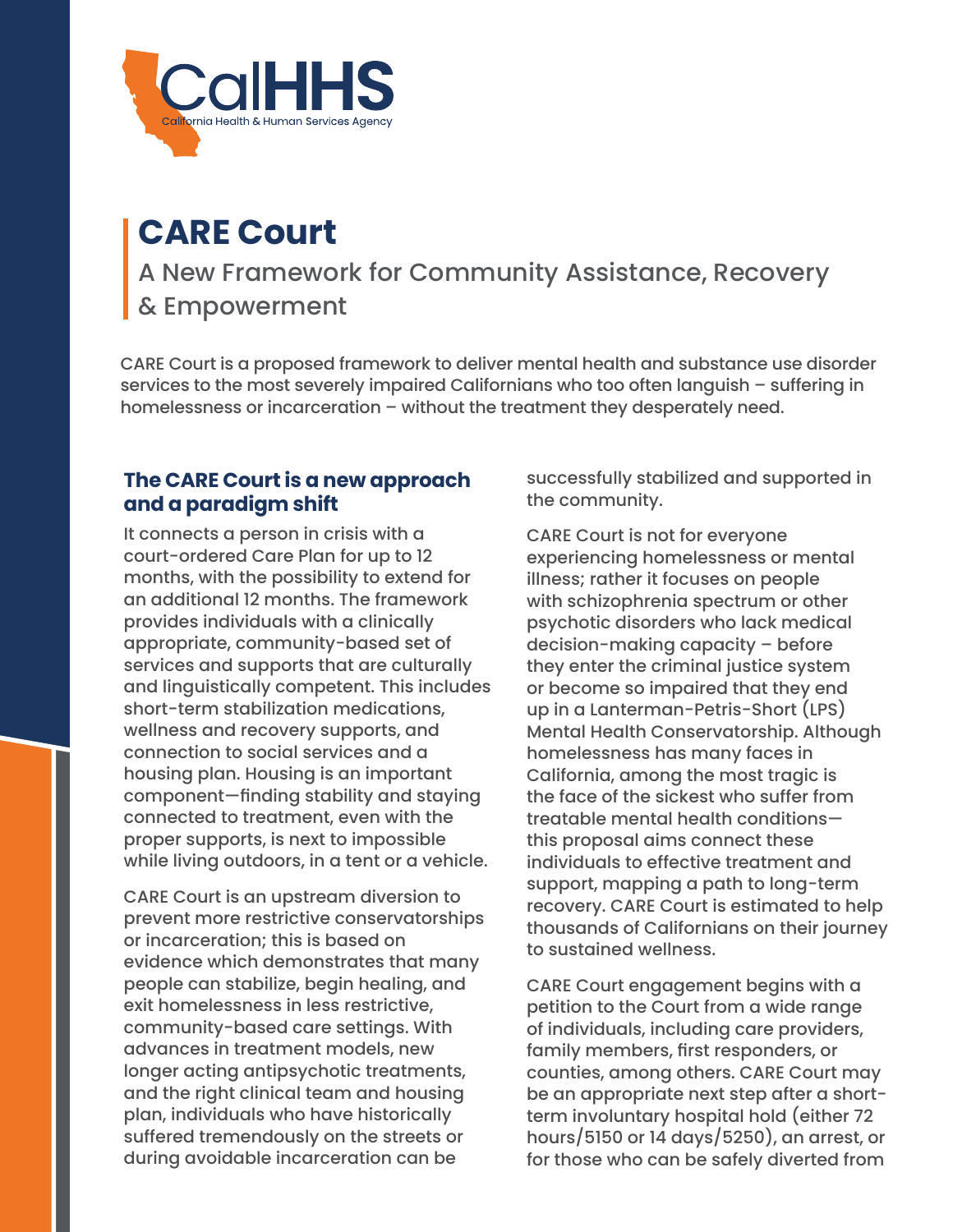a criminal proceeding. Remote or virtual proceedings may be especially effective for CARE Court participants.

Supporting a self-determined path to recovery and self-sufficiency is core to CARE Court, with a Public Defender and a newly established Supporter for each participant in addition to their full clinical team. The role of the Supporter is to help the participant understand, consider, and communicate decisions, giving the participant the tools to make self-directed choices to the greatest extent possible. The Care Plan ensures that supports and services are coordinated and focused on the individual needs of the person it is designed to serve. Oftentimes, care for this vulnerable population fails to bring together the clinical treatment and a plan for housing. The creation of a Mental Health Advance Directive will further provide direction on how to address potential future episodes of impairing illness that are consistent with the expressed interest of the participant and protect again negatives outcomes.

# **Accountability in CARE Court goes both ways**

If a *participant* cannot successfully complete a Care Plan, the individual may be referred by the Court for a conservatorship, consistent with current law. For individuals whose prior conservatorship proceedings were diverted, those proceedings will resume under the presumption that no suitable alternatives to conservatorship are available. For individuals whose criminal cases were diverted, those proceedings will resume.

The CARE Court will also hold *local governments* accountable for providing care to the people who need it, using

the variety of robust funding streams available to counties today. These funding sources include nearly \$10 billion in behavioral health (including Mental Health Services Act, mental health realignment, federal funds) and the proposed \$1.5 billion for behavioral health bridge housing, as well as various housing and clinical residential placements available to cities and counties under the Governor's \$12 billion homelessness plan. If local governments do not meet their specified responsibilities under the court-ordered Care Plans, the Court will have the ability to order sanctions and, in extreme cases, appoint an agent to ensure services are provided.

## **A framework that requires community engagement and input**

This is a framework that requires deep engagement with the community to ensure that it is built with Californians and not for them as we move urgently to respond to the humanitarian crisis in our midst. In the coming weeks, we intend to engage a broad set of stakeholders to further build this framework out and ensure it can deliver meaningful results for some of our most vulnerable neighbors.

We call on organizations and individuals alike to engage with us by providing written feedback that can be sent to us at **[BehavioralHealthTaskForce@](mailto:BehavioralHealthTaskForce%40chhs.ca.gov?subject=) [chhs.ca.gov](mailto:BehavioralHealthTaskForce%40chhs.ca.gov?subject=).**